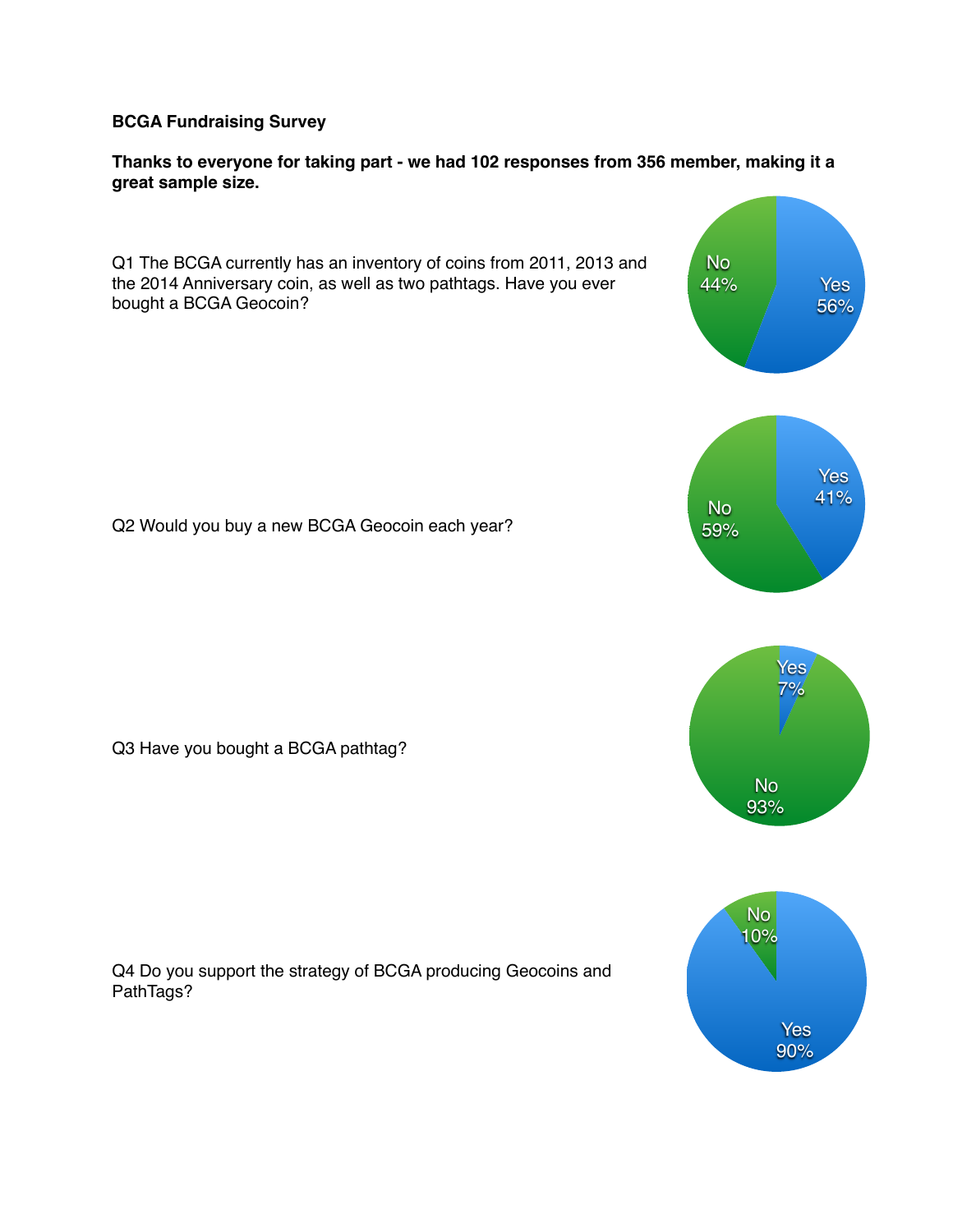Q5 Any comments on Geocoins and Pathtags

76 people replied. Comments were summarised to belong to one general theme. Some comments covered more than one area, so they were counted in the theme that was mentioned most.

14 people made comments that can be summarised as saying that they like geocoins and their designs.

9 people made comments that can be summarised by saying they know that others like coins but they don't collect them or buy them themselves

25 people made comments that can be summarised by saying that they have become disenchanted by geocoins, with comments like they got fed up of them going missing, that they think geocoins are a thing of the past, that it was an interest for them before but not any more.

13 people made comments that relate to cost. Some people said the coins and/or shipping cost too much, others said that it seemed that the geocoins were not making money for the BCGA, due to excess inventory, and they would only support it if it was profitable.

6 people said that there was insufficient publicity and that the geocoins and pathtags could not be found on the website.

8 people commented on the coins themselves. One issue was around putting dates on coins, that it makes them harder to sell and that once a year is missed, the collections are incomplete. Some people commented they haven't liked the designs recently, that the coins are too heavy and that they should only be available for special events.

## **Summary**

The responses to the first 5 questions show some contradictions. While people say that they support the strategy, it can be seen that the number of people who have bought a coin or would buy one in the next year does not support the strategy. The reasons for this become clear in the comments, with quite a few people no longer being interested in geocoins.

It may be that geocoins should only be made for special events in the future, as the expense for buying an inventory, and then carrying it on, is not an effective use of funds.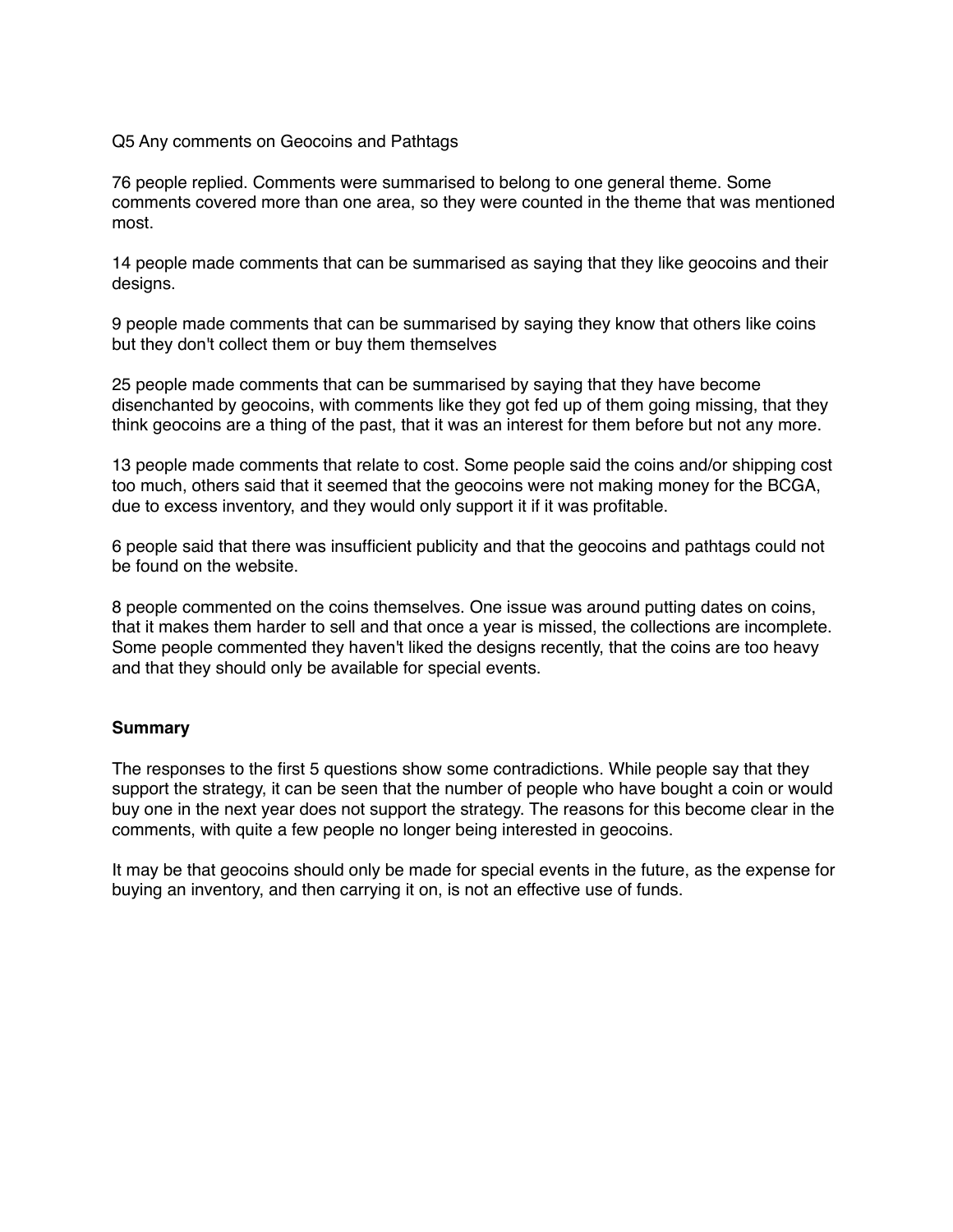Q6 The BCGA has an online demand printing store for clothing – meaning that we do not carry inventory. Have you looked at the store?

Q7 The store can be found at bcga.wordans.ca. Would you purchase any of the items you see?

Q8 Look at the pricing of the clothing on the store at BCGA.wordans.ca. Do you think that the prices are reasonable?







Yes 49%

No 51%

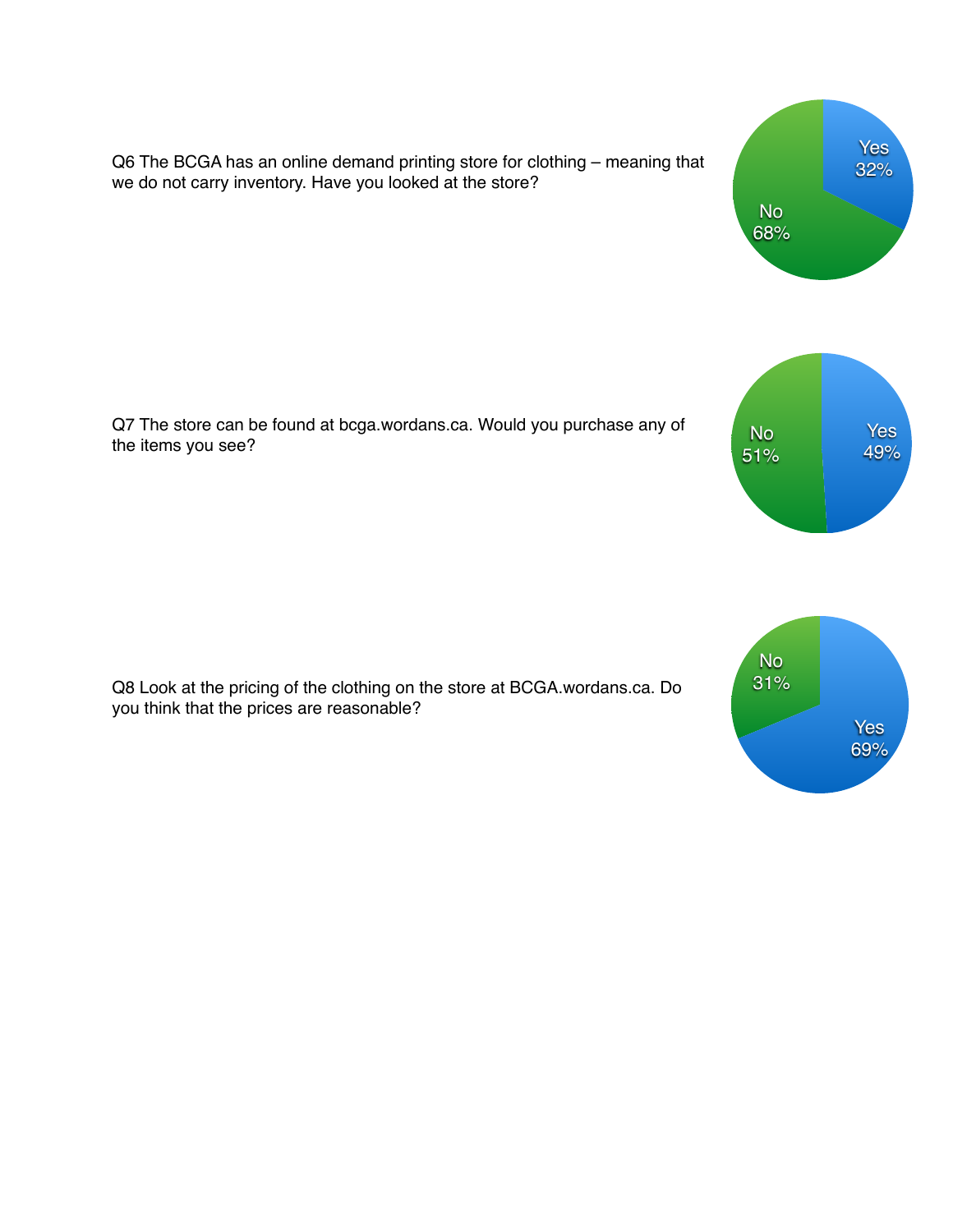Q9 Any comments on our clothing

64 people replied to this question and their responses can be summarised as belonging to one of four areas:

14 people responded that they weren't aware of the store but would be interested in purchasing in the future.

18 people responded with a great variety of ideas. Some were for alterations to the current clothes offered, some with ideas for different clothes or items, some with suggestions of other places to go for our t shirts.

22 people responded that they thought the prices were too expensive.

10 people said that they're not interested in buying the clothing. Some said they had too much clothing already, some said that they did not buy clothing online and others said that they did not buy clothing with logos.

## **Summary**

Most people were unaware that clothing was offered; a theme that was also mentioned with geocoins and pathtags. This shows that we must work harder to inform our members about the fundraising initiatives already in place.

The responses were almost equally split between those that said they would buy and those who wouldn't. Just over two thirds of respondents felt that the pricing was correct, even though those that felt the pricing was wrong expressed their views strongly in the open question.

This venture is new and definitely a work in progress. We looked for a Canadian print-ondemand manufacturer, as our experience with the geocoins is that we cannot hold inventory and clothing inventory would be extremely complex with the sizing and colours.

We are limited by the Wordans stock and their website, but will work with them to find ways to improve it.

We will look for different ideas and fabrics for special event clothing, where we can pre-order and again carry no inventory.

We will also continue to look for better variety products from a Canadian print-on-demand company.